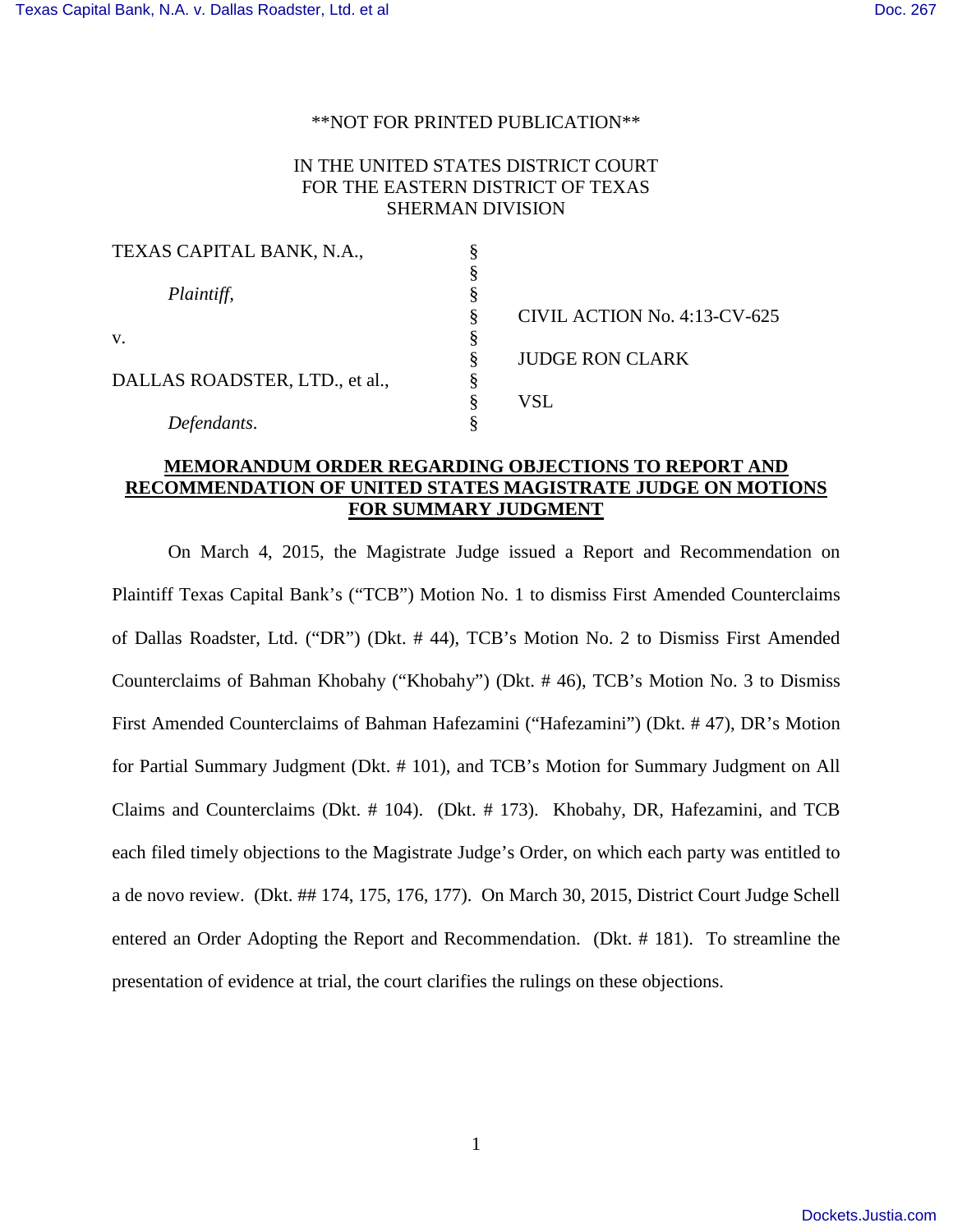### **I. Khobahy's Objections**

Khobahy first argues that the Report and Recommendation is silent as to whether it was granting TCB's summary judgment against Khobahy as a guarantor "under the loose theory that Khobahy as a guarantor must indemnify TCB." Khobahy Obj., Dkt. # 174, at p. 3. The Report and Recommendation is not silent as to this issue. Rather, the Magistrate Judge stated,

TCB has sued the Guarantors under their unlimited guaranties. Essentially, the Guarantors agree that TCB may proceed against them without pursuing DR and without regard to whether it pursues its options as to any collateral. It is a very broad but enforceable guaranty. Based on the plain language of the documents before the Court, summary judgment for TCB should be granted as to those claims.

R&R, Dkt. # 173, at p. 20. As the R&R is not silent, the court overrules Khobahy's objection on this ground.

Second, Khobahy argues that summary judgment against Khobahy as a Guarantor is improper and premature because (1) it could be determined that TCB breached the loan contract between it and DR, meaning that the Guarantors would not have a debt to guarantee, and (2) Khobahy guaranteed DR's performance, not TCB's bad actions. The court agrees that Khobahy guaranteed DR's performance, not TCB's bad actions. If, at trial, TCB is found responsible to DR for its bad acts, and if TCB is found to have materially breached the loan documents before DR materially breached the applicable loan documents, then Khobahy, as a guarantor, would not have to reimburse TCB for its own bad acts. *See Mustang Pipeline Co. v. Driver Pipeline Co.*, 134 S.W.3d 195, 196 (Tex. 2004) ("It is a fundamental principle of contract law that when one party to a contract commits a material breach of that contract, the other party is discharged or excused from further performance."); *Henry v. Masson*, 333 S.W.3d 825, 835 (Tex. App. – Houston [1st Dist.] 2010, no pet); *Am. Bank of Waco v. Waco Airmotive, Inc.*, 818 S.W.2d 163, 171-72 (Tex. App. – Waco 1991, writ denied); *see also Zachry Constr. Corp. v. Port of Hou.*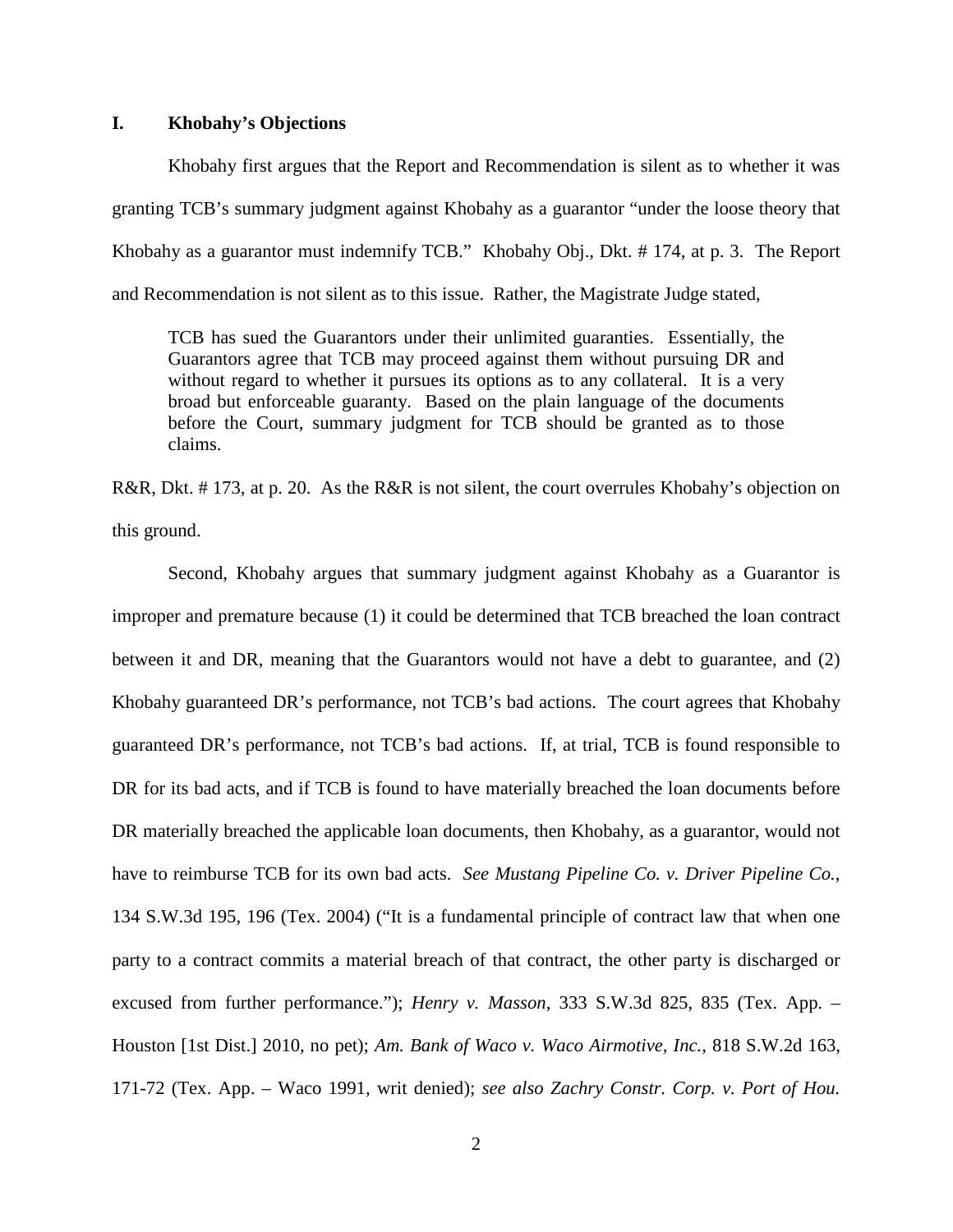*Auth. of Harris Cnty.*, 449 S.W.3d 98, 116 (Tex. 2014) (refusing to enforce a contract provision that would "incentivize wrongful conduct and damage contractual relations").

Third, Khobahy objects that the release of counterclaims that the Guarantors signed is "far too ambiguous to support summary judgment." Khobahy Obj., Dkt. # 174, at p. 4. The court disagrees. Khobahy signed a Covenant Default Forbearance agreement, in which Khobahy agreed to "release, relinquish and forever discharge [TCB] . . . from any and all claims, demands, actions and causes of actions of any and every kind or character . . . ." *See* Agreement, Dkt. # 104-2, at p. 77. "Courts construe unambiguous guaranty agreements as any other contract.... The interpretation of an unambiguous contract . . . is a question of law for the court." *Moayedi v. Interstate 35/Chisam Road, L.P.*, 438 S.W.3d 1, 6 (Tex. 2014). Just because a guarantor's waiver of claims is all-encompassing "does not mean that it is unclear or vague." *Id*. To waive all possible defenses or counterclaims "seems to very clearly indicate what defenses [or counterclaims] are included: all of them." *Id.* Such a waiver could not be clearer to even a layperson. *See id.* Moreover, in addition to dismissing Khobahy's counterclaims as released under the Covenant Forbearance Agreement, the Magistrate Judge demonstrated why each of Khobahy's claims failed on the merits, except for Khobahy's breach of contract counterclaim. Khobahy's objection is overruled.

### **II. Hafezamini's Objections**

First, like Khobahy, Hafezamini objects that the release of counterclaims is "far too ambiguous to support summary judgment." Hafezamini, Obj., Dkt. # 176, at p. 3. For the reasons stated above, this objection is overruled.<sup>[1](#page-2-0)</sup>

<span id="page-2-0"></span><sup>&</sup>lt;sup>1</sup> The court clarifies its dismissal on the merits of Hafezamini's claim for a declaration of common law partnership or its equivalent. To the extent Hafezamini's counterclaim against TCB for a declaration of common law partnership or its equivalent was not waived, it fails for the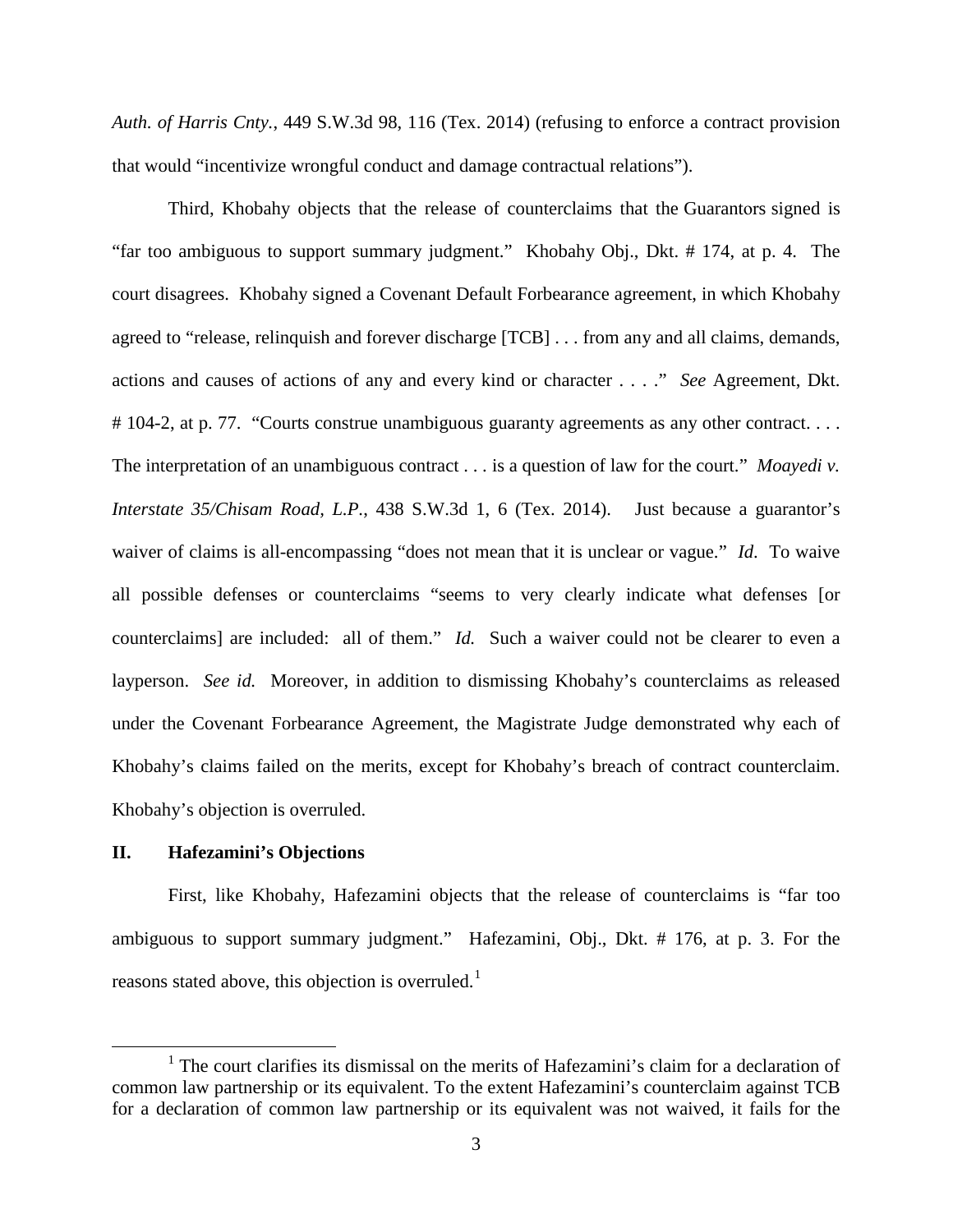Second, Hafezamini argues that the Magistrate Judge misstated the nature of his Pretrial Diversion Agreement and contends that the Magistrate Judge essentially interpreted the agreement as an admission to a felony. This court is aware that the indictment against Hafezamini was dismissed, is aware that individuals are presumed innocent until proven guilty, and knows what a Pretrial Diversion Agreement is. The court has not interpreted the Pretrial Diversion Agreement as a conclusive admission of a felony.

Third, Hafezamini adopts "DR's wrongful receivership arguments" asserted in DR's objections. Hafezamini Obj., Dkt. # 176, at p. 7. This is a conclusive, general objection, which does not indicate how the Magistrate Judge's Report and Recommendation was either clearly erroneous or contrary to law with respect to Hafezamini's claim, as required under Federal Rule of Civil Procedure 72 and the applicable case law. *See* Fed. R. Civ. P. 72.

Fourth, Hafezamini objects that his specific causes of action were "not related to the 'administration of the \$4,000,000.00 Credit Facility].'" Hafezamini Obj. Dkt. # 176, at p. 8-9. It is unclear to the court exactly what Hafezamini is arguing. The only time the Magistrate Judge uses the words "administration of" are in reference to the "administration of the loan," which under the Floor Plan Note, was a loan for \$4,000,000.00, and the Magistrate Judge only used those phrases in reference to the broad release of counterclaims that the Guarantors signed. *See* 

same reason DR's claim fails. A debtor-creditor relationship alone does not create a fiduciary relationship. *See Thigpen v. Locke*, 363 S.W.2d 247, 253 (Tex. 1962); *see also Wil-Roye Inv. Co. II v. Wash. Mut. Bank, FA*, 142 S.W.3d 393, 410 (Tex. App. – El Paso 2004, no pet) ("Likewise, the relationship between a borrower and lender is usually neither a fiduciary relationship nor a special relationship.") (citing *Thigpen*, 363 S.W.2d at 253). Although excessive lender control or influence in the borrower's business activities could result in a fiduciary relationship, neither DR nor Hafezamini pled breach of fiduciary duty. The mere facts that TCB lent DR money and that Hafezamini was a guarantor to the loan agreement between TCB and DR do not create a fiduciary relationship or common law partnership. Thus, Hafezamini cannot prevail on a claim against TCB for a declaration of a common law partnership or its equivalent.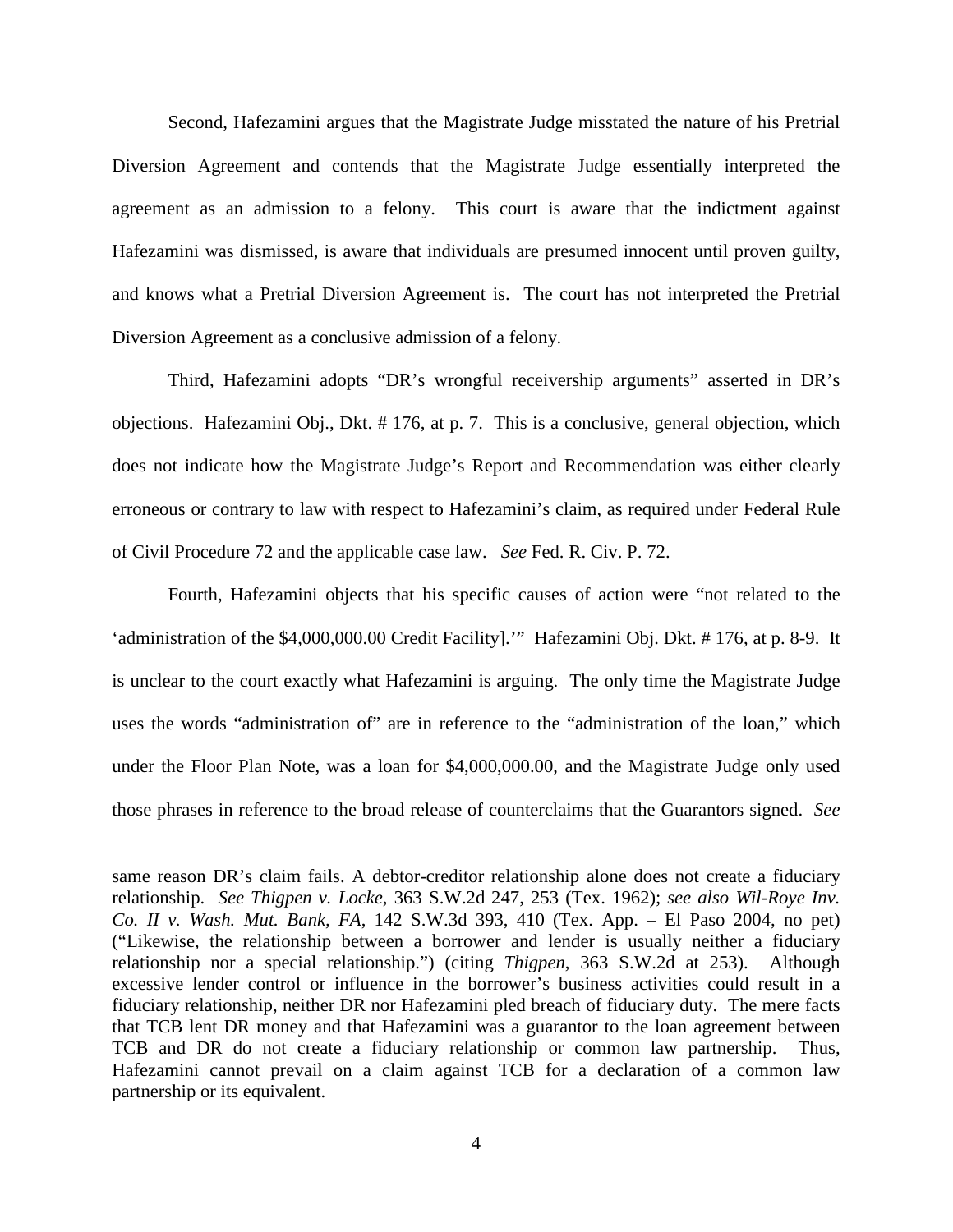R&R, Dkt. # 173; *see also* Release of Counterclaims, Dkt. # 104-2, at p. 77. However, as discussed above, the Magistrate Judge dismissed all of the these counterclaims on the merits, in addition to dismissing as waived under the release, so this objection as overruled as moot.

Finally, Hafezamini, like Khobahy, argues that summary judgment against Hafezamini under the unlimited guaranty is improper and premature because (1) it could be determined that TCB breached the loan contract between it and DR, meaning that the Guarantors would not have a debt to guarantee, and (2) Hafezamini guaranteed DR's performance, not TCB's bad actions. The court agrees that Hafezamini guaranteed DR's performance, not TCB's bad actions. As discussed above, if, at trial, TCB is found responsible to DR for its bad acts, and if TCB is found to have materially breached the loan documents before DR materially breached the applicable loan documents, then Hafezamini, as a guarantor, would not have to reimburse TCB for its own bad acts. *See Mustang Pipeline Co.*, 134 S.W.3d at 196; *Henry*, 333 S.W.3d at 835; *Am. Bank of Waco*, 818 S.W.2d at 171-72; *see also Zachry Constr. Corp.*, 449 S.W.3d at 116.

#### **III. DR's Objections**

First, DR objects to several allegedly incorrect recitations of facts in the Report and Recommendation and requests for the District Court to review the Record. Specifically, argues that the Report and Recommendation's recital that "The indictment also sought a general forfeiture of all of the assets of DR related to the criminal activity" is incorrect. *See* R&R, Dkt. # 173, at p. 7. However, the Indictment does seek a forfeiture of all "property, real, or personal, involved in the offense or traceable to such property." Ex. W to Dkt. # 116, at p. 6. This objection is overruled.

Second, DR makes several objections to the court's rulings regarding the Report and Recommendation's findings related to the state court receivership order. The undersigned has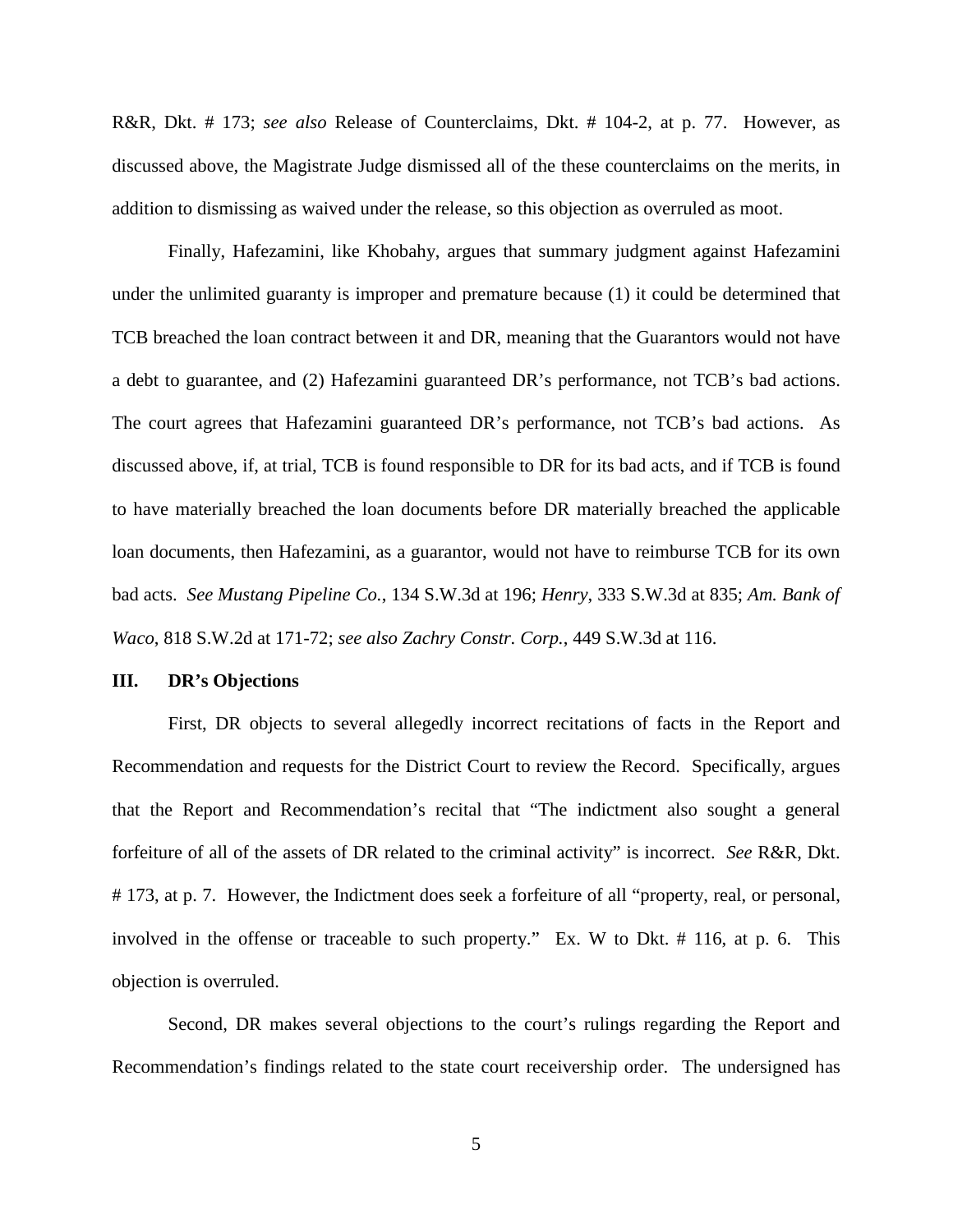already explained why DR's attempts to collaterally attack the state court receivership order fail. *See* Dkt.# 264; *see also* Dkt. # 168, 173. &193. DR's objections regarding receivership are overruled.

Third, DR objects that any ruling on the issue of direct versus consequential damages is premature until the district court hears the evidence at trial. The court has already agreed with DR on this issue. *See Dkt.* ## 255, 261. This objection is overruled as moot.

#### **IV. TCB's Objections**

First, TCB argues that the Report and Recommendation overlooks DR's express release of its breach of contract claim. TCB Obj., Dkt. # 177, at p. 2. The Report and Recommendation holds that in a June 2011 Covenant Default Forbearance agreement, "all Guarantors released all present and future claims in part relating in any manner to the extension, negotiation, or administration of the [DR-TCB] loan." R&R, Dkt. # 173, at p. 21-22. TCB argues that the Report and Recommendation overlooks that DR executed the same release as the Guarantors and that DR's breach of contract claim thus is barred by the same release that bars the Guarantors' claims.

DR did sign the same release as the guarantors. *See* Agreement, Dkt. # 104-2, at p. 76- 78. However, the Covenant Default Forbearance agreement waived claims arising from "any act, event or relationship occurring or existing at any time through the date [the Covenant Default Forbearance Agreement was] executed." *See* Agreement, Dkt. # 104-2, at p. 77. It appears that DR was only waiving claims through the date the Covenant Default Forbearance Agreement is entered. The Covenant Default Forbearance Agreement was entered June 22, 2011. *See* Agreement, Dkt. # 104-2, at p. 76. In September 2011, DR and TCB entered a Loan Modification, Renewal, and Extension Agreement, again putting the provisions, and thus DR's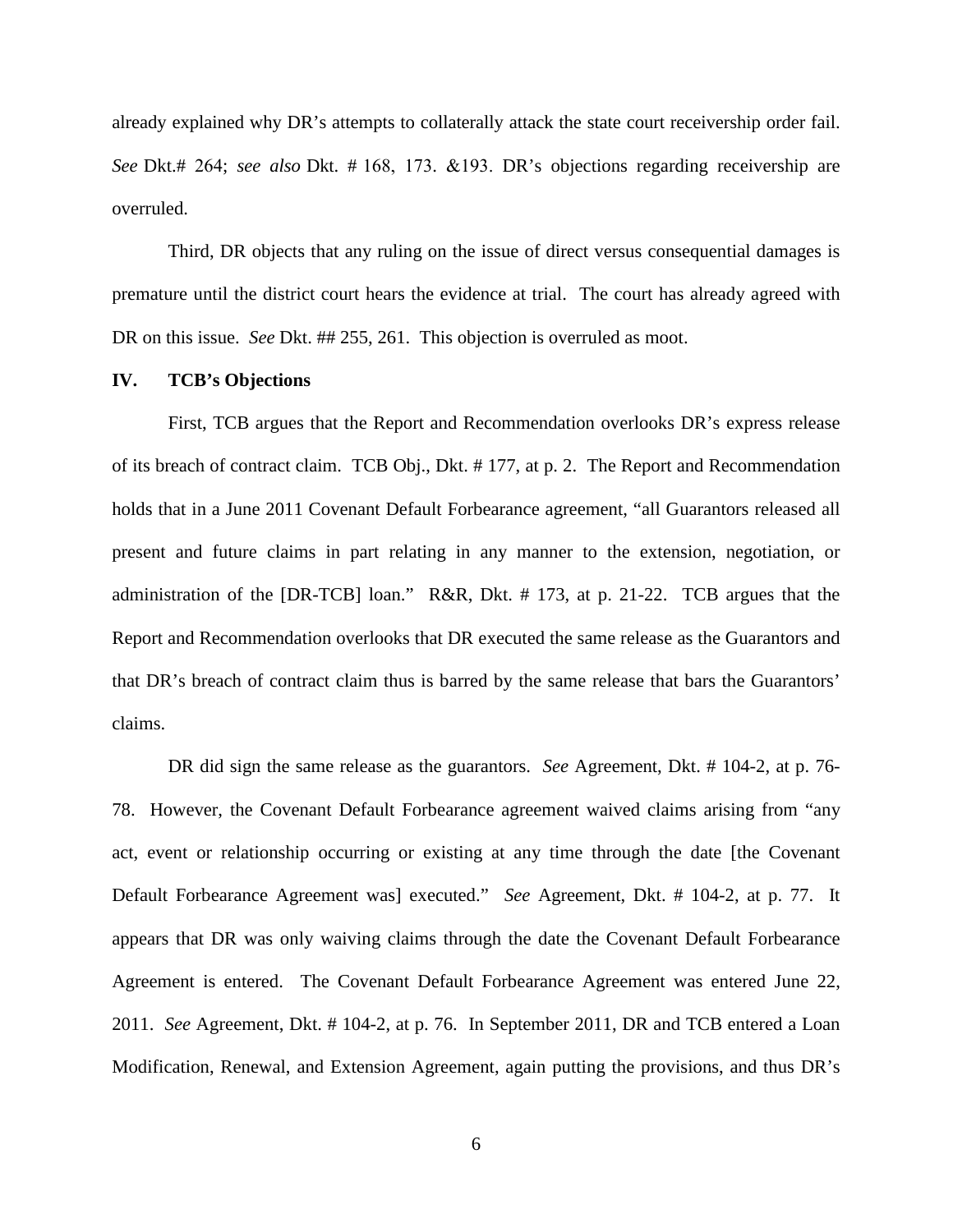breach of contract claim before the court. Therefore, DR's signing of the Covenant Default Forbearance Agreement did not bar DR's breach of contract counterclaim against TCB as a matter of law. Moreover, as discussed in detail in the Order Re: Issues to Be Tried (Dkt. # 255), even were this to be construed as a purported release of TCB's future wrongful breach of contract, Texas courts will not enforce a contractual provision that incentivizes a party's intentional wrongful conduct. *See Zachry Constr. Corp.*, 449 S.W.3d at 116. This objection is overruled.

Second, TCB argues that DR's contract claim is barred as a matter of law by DR's undisputed prior material breaches of the loan agreement. TCB Obj., Dkt. # 177, at p. 3. Whether a breach is material is a question of fact. *Henry*, 333 S.W.3d at 835. This objection is overruled, as the court must reserve this decision for trial.

Third, TCB argues that TCB did not breach the loan agreement by declaring a default. TCB Obj., Dkt. # 177, at p. 6. Whether TCB declared itself insecure in good faith is a question of fact which must be reserved for trial. *See, e.g.*, *Am. Bank of Waco*, 818 S.W.2d at 171 (sending question of good faith to the jury when undisputed evidence did not establish good faith). This objection is overruled.

Fourth, TCB argues that DR waived any consequential damages and has no recoverable damages. TCB Obj., Dkt. # 177, at p. 7. As discussed in this order and in prior orders, the court has reserved the issue of damages for trial in light of its analysis of *Zachry*. 449 S.W.3d at 116. This objection is overruled.

Finally, TCB objects to two specific sentences in the Report and Recommendation, "to the extent they are construed as findings." TCB Obj., Dkt. # 177, at p. 8. Specifically, TCB objects to the statement that "TCB . . . knew of the cash deals being made and not reported